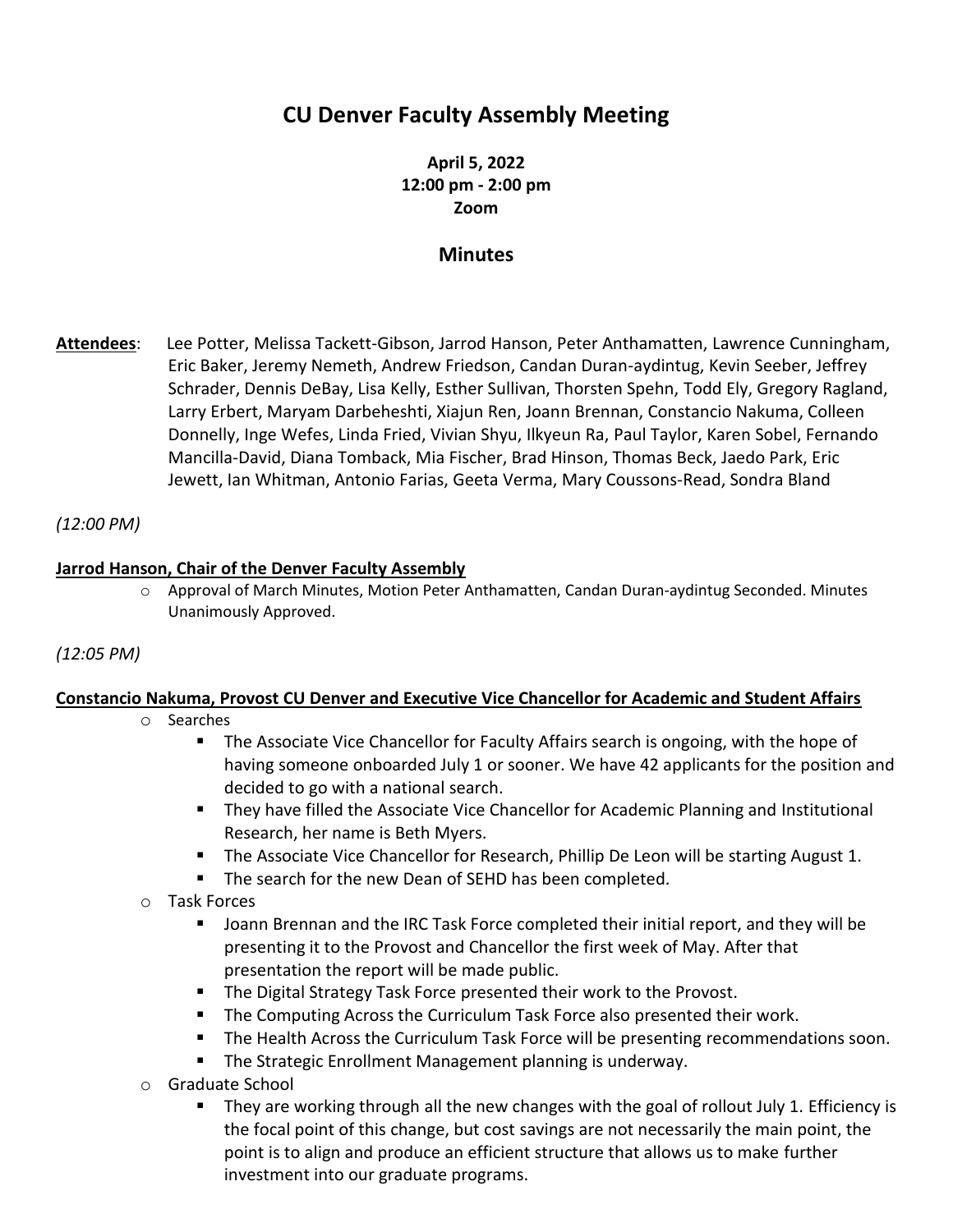- o Sabbaticals
	- They reviewed and processed 42 requests, and they were brought forward to the Board of Regents.
- o Academic Actions
	- Ethnic Studies will become its own department.
	- The MBA Degrees will now be multiple degree tracks.
	- The Data Sciences Degree has been approved by the University Affairs Council; it is being brought before the board.

*(12:30)*

#### **Antonio Farias, Vice Chancellor for Diversity, Equity, and Inclusion Ian Whitman, Senior Data Analyst**

 $\circ$  They came to give a look at an embargoed presentation regarding the Climate Survey. This presentation will be presented to the Regents. This information will be distributed to the campus on April 7.

*(1:00 PM)*

#### **Mary Coussons-Read, Chair of University of Colorado Faculty Council**

 $\circ$  Dr. Coussons-Read came to discuss the collective bargaining bill. She the assembly insights into the current process, and status of the bill that is moving forward in the house right now.

#### *(1:30 PM)*

#### **Peter Anthamatten, Secretary of the CU Denver Faculty Assembly**

- o Colleen Donnelly Motion to Vote, Eric Baker Seconded
	- Vivian Shyu Unanimously Approved for Vice Chair of the Faculty Assembly
- o Larry Erbert Motion to Vote, Candan Duran-aydintug Seconded
	- **E** Dennis DeBay Unanimously Approved for Secretary of the Faculty Assembly

#### *(1:35 PM)*

#### **Jarrod Hanson, Chair of the Denver Faculty Assembly**

- $\circ$  There were concerned raised about how age friendly our campus is. There is a group that will be looking at this.
- o Jarrod wanted to thank all the faculty who were involved with the various Task Forces on campus. It is important that faculty stay involved in these processes.
- o The Salary Equity Grievance Policy continues to be worked on.

## *(1:45)*

#### **Committee Reports**

- o **Educational Policy and Planning Committee**
	- They have a meeting coming up in a week and will be looking at campus policy 7050 which looks at academic integrity, and campus policy 7006 which is official measures of English language proficiency for admissions of international students.
- o **Learning, Educational, Technology, Teaching and Scholarship Committee**
	- No Significant Updates
- o **Committee on the Status of Women**